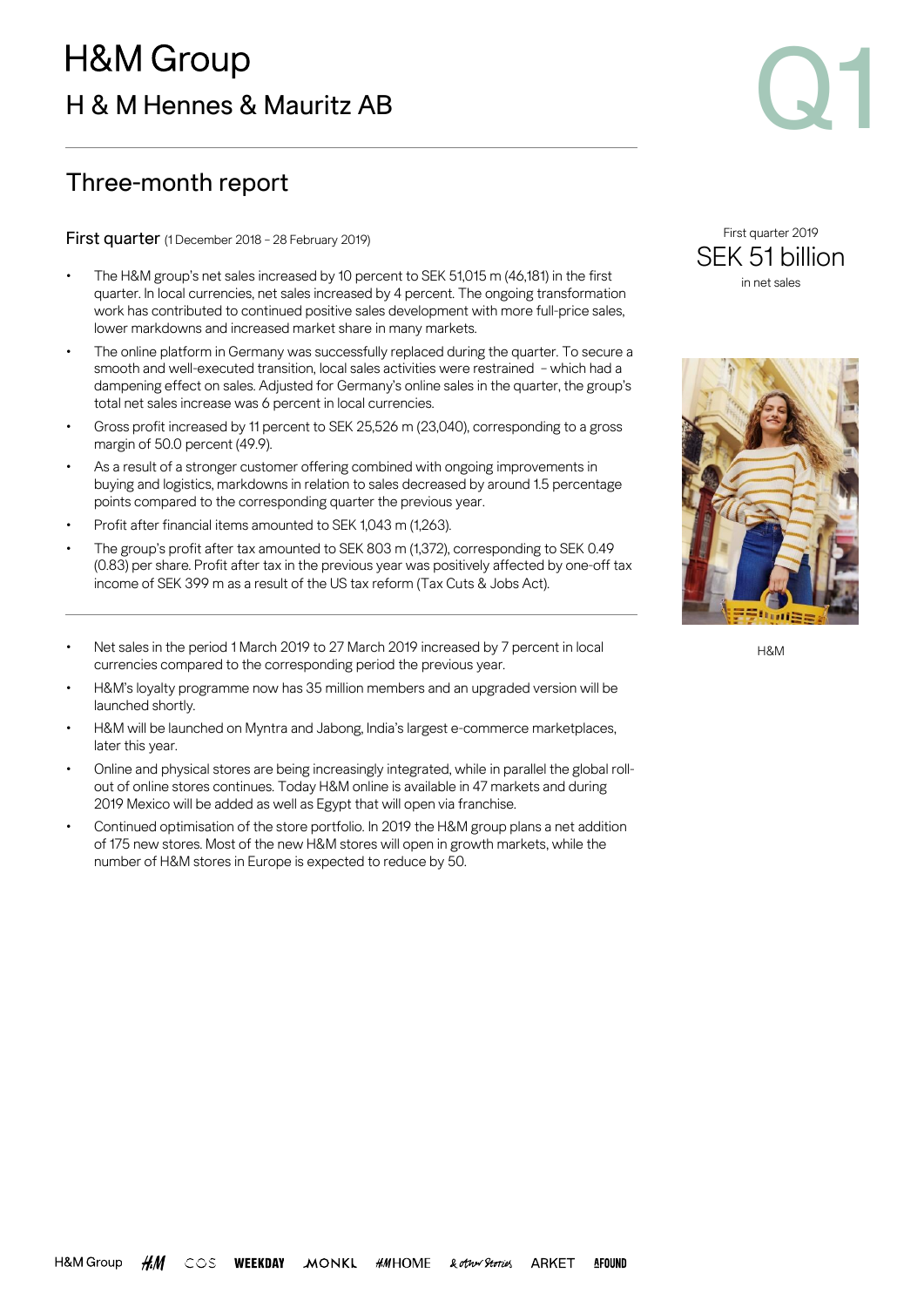## Comments by Karl-Johan Persson, CEO

"Our ongoing transformation work has contributed to stronger collections with increased fullprice sales, lower markdowns and increased market shares. Sales developed well both in stores and online in many markets, including Sweden which grew by 11 percent, the UK by 8 percent, Poland by 15 percent, China by 16 percent and India by 42 percent in local currencies.

In the first quarter the group's sales increased by 10 percent, which in local currencies represents a sales increase of 4 percent.

During the quarter the company successfully transitioned the online platform in Germany. One of the measures to ensure a smooth, well-executed transition was to deliberately hold back on sales activities in Germany, which had a dampening effect on online sales. Adjusted for Germany's online sales, the group's total net sales increase was 6 percent in local currencies.

All markets are now on the new online platform. For our customers in the German market this means improvements such as faster and more flexible deliveries, and better integration between our physical stores and the online store.

The quarter's pre-tax profit of SEK 1,043 m was negatively affected by the drop in sales in Germany, but also by costs of around SEK 250 m associated mainly with the replacement of the online platform in Germany as well as continued costs relating to implemented and upcoming transitions to new logistics systems. This is having a negative effect on our margin in the short term but will have a positive effect in the longer term as it will result in a faster, more flexible and more efficient product flow.

We can see that our transformation work is having an effect and we will continue this work at full speed within our strategic focus areas:

#### Create the best customer offering

Product assortment – secure the best combination of fashion, quality, price and sustainability for all the brands.

Physical stores – continued development of new concepts and optimisation of the store portfolio.

Online stores – improvements such as faster and more flexible delivery options and payments.

Continued integration of our physical stores and online stores to enhance the customer experience.

#### Fast, efficient and flexible product flow

The supply chain will be even faster, more flexible and more efficient.

Initiatives within advanced data analytics and AI.

#### Investments in infrastructure – our tech foundation

Continued investments in our tech foundation including robust scalable platforms that enable faster development of various customer apps and new technologies.

#### Adding growth

Digital expansion into new markets. This year the H&M brand is launching online in Mexico and Egypt as well as on Myntra and Jabong, the largest e-commerce marketplaces in India.

Physical stores – a net addition of around 175 for the year. Focus on growth markets for the H&M brand.

Develop new concepts and business models.

#### *Read more about our initiatives and sustainability work on the next page and at about.hm.com.*

The rapid transformation of fashion retail continues and we can see that our own transformation work is taking us in the right direction, even if many challenges remain and there is still hard work to do. The progress we have made in our strategic focus areas confirms that we are on the right track. Therefore we continue moving forward at full speed and we are optimistic about the future for the H&M group."



 $H$ *R*.M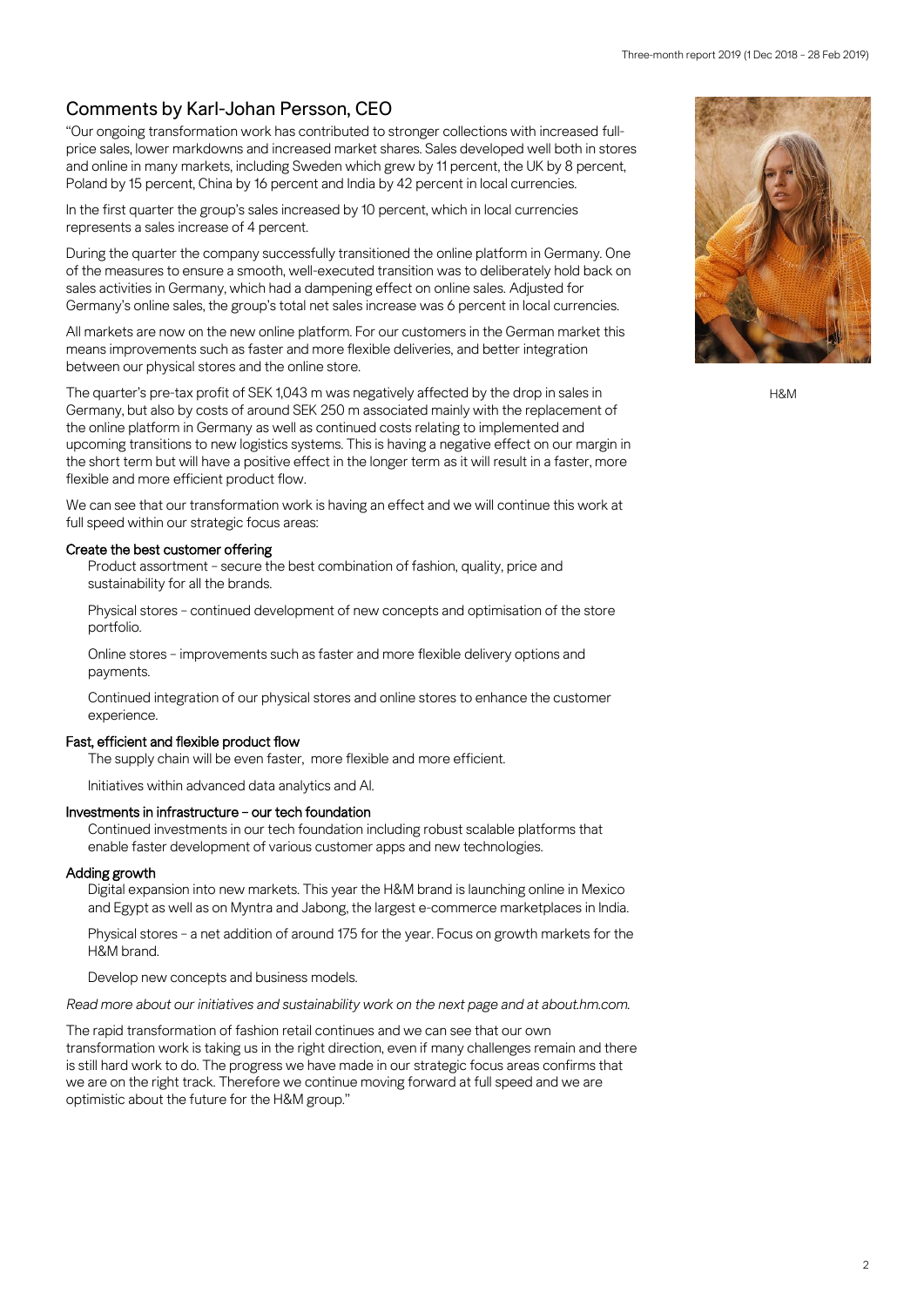#### Initiatives for an improved customer experience

The H&M group's transformation work is continuing with more initiatives to enhance the customer experience. The improvements span the entire product supply chain – from product development to a more inspiring store and increased customer service. Here are some examples:

- Ongoing tests to enhance the in-store shopping experience for customers in several markets. We have had a positive response in the form of higher levels of customer satisfaction and increased sales. We evaluate these tests on an ongoing basis and are gradually rolling out the solutions that work best as we upgrade stores and open new stores.
- Mobiles are key to the increased integration of digital and physical channels. We are continuing to upgrade hm.com and H&M's mobile app with improved navigation and product presentation as well as more payment options to enhance the customer experience.
	- Visual Search is now available in 29 markets and uses image recognition to help customers move directly from inspiration to purchase.
	- Next day delivery is offered in 12 markets including the US, UK and Sweden. Same day delivery is being evaluated in a number of these markets and will be launched in a further 6-7 markets in 2019, including the Netherlands and the UK.
	- Perfect Fit, a new app being tested by H&M in Sweden, allows customers to find the right size easily by trying items on virtually and shop via the mobile site or the app.
	- In partnership with Google, last year H&M Home developed a voice app. H&M Home Gift Guide is the first of its kind and allows customers to make a purchase entirely through the voice app.
	- Find in Store is now in 20 markets and more markets will be added during the year. This function lets customers use their mobile to find an item they have seen online in the right size and at the right store.
	- Scan & Buy is available in all 47 online markets. The customer scans the QR code on a product in store to find and buy the item online in the size and colour they want.
	- In-Store Mode shows customers which items are in the store they are currently in, as well as online. This mobile service is available in 7 markets and will be launched in more markets in 2019.
	- Click & Collect is available in 7 markets and a further 10 or so markets will get the service in 2019.
	- Online returns in store is available in 15 markets and will be rolled out to a large number of additional markets in 2019.
	- Members of H&M's customer loyalty programme will be able to shop and pay later against invoice, whether shopping in store or online. This will be integrated into the H&M app in 7 markets in 2019.
- Continued global expansion of RFID, currently in 15 H&M markets. The global roll-out will continue to more markets in 2019.
- 3D technology is used in the design process for several product groups. This streamlines the process, resulting in cost and time savings as well as less material being used. New technology, training and a physical 3D studio have now been implemented.
- To give our customers even better and more relevant offers we are now upgrading H&M's customer loyalty programme, which already has more than 35 million



H&M mobile app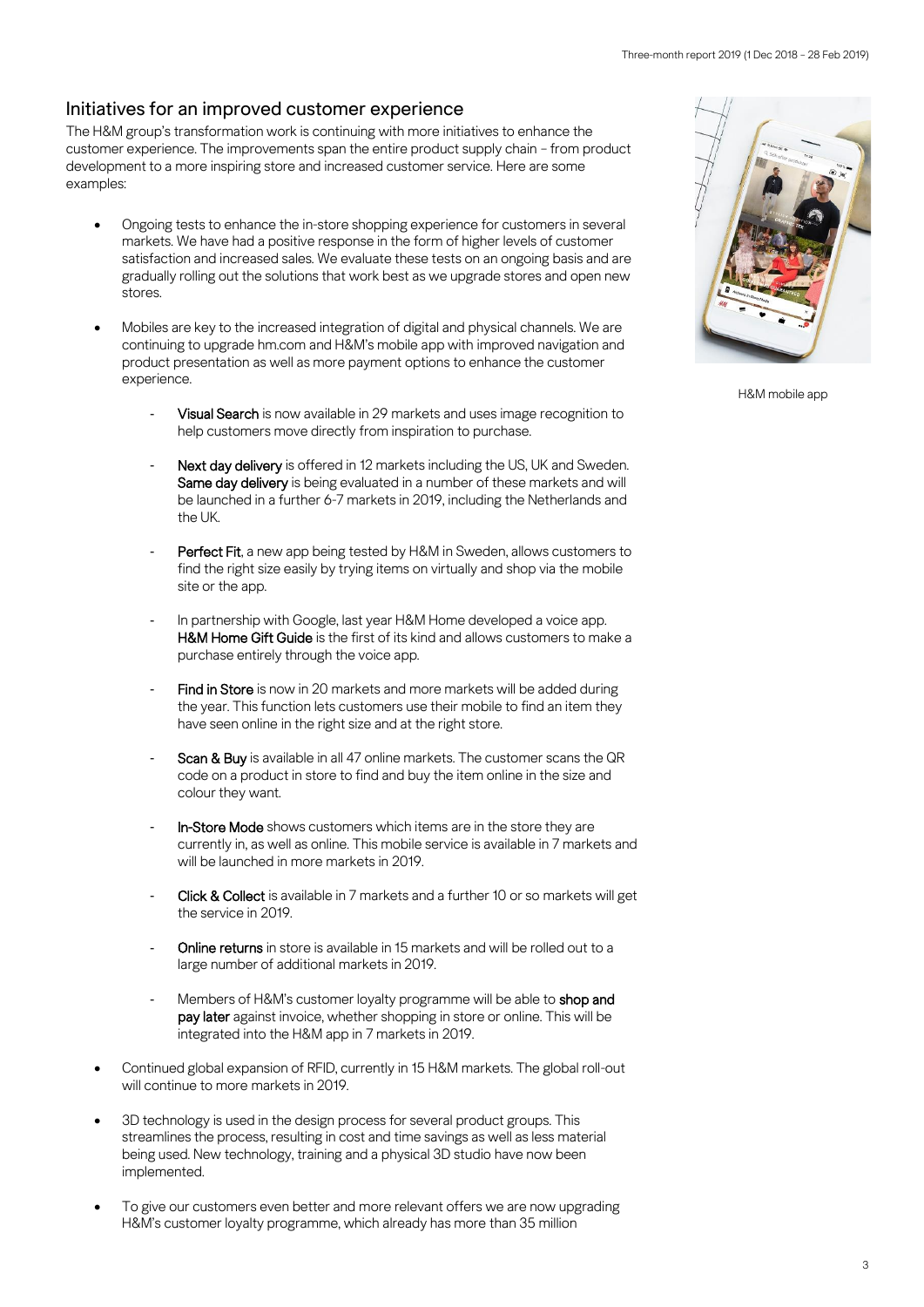members. The H&M customer loyalty programme is currently in 16 markets and will be rolled out to a further 7 markets this year, including the US, Canada and Russia in May. By the autumn H&M's customer loyalty programme will be integrated into the Chinese communications app WeChat, which has around a billion users.

- Customers in the US can now buy H&M's products directly in Instagram, as a part of a test. As from last week, Instagram launched a new feature on the US market that allows users to shop directly from inspirational images without having to leave Instagram.
- H&M will be launched on India's leading e-commerce marketplaces Myntra and Jabong in 2019. This means that millions of customers all over the country will gain access to and be able to experience the best of H&M and have the products delivered directly to their homes.
- Increased automation and optimisation of the logistics network for greater flexibility, and increased integration of physical stores and online:
	- Three new logistics centres with a total area of around 230,000 square metres were opened in Kamen, Germany and in Stryków and Bolesławiec in Poland in the fourth quarter 2018. Automation of the logistics centre in Poznań, Poland. Enabling increased capacity and faster deliveries to customers in several European markets.
	- New logistics centres with a total area of around 115,000 square metres to open outside Madrid and north of London at the end of 2019/beginning of 2020.
	- Project started to establish a high-tech logistics centre with a total area of around 110,000 square metres on the US West Coast in 2020.

#### **Sustainability**

- We have continued to add value for our customers through our sustainability initiatives, such as by increasing the proportion of sustainable materials used in our products. We want 100 percent of the cotton used by our own brands to come from sustainable sources by 2020. In 2018 a total of 95 percent of our cotton came from sustainable sources – up from 59 percent in 2017. This is an important step towards our overall materials goal: to use only recycled or otherwise sustainably produced materials by 2030.
- As part of our goal to use only sustainably produced materials, H&M has taken the decision to phase out conventional cashmere. The phase-out has already begun and means that no new products using conventional cashmere will be ordered after the end of 2020.
- The H&M group has a circular approach and endeavours to use only renewable energy. Our goal is to have a climate-positive value chain by 2040.
- Through our ongoing transition from plastic to paper bags we almost halved (-47 percent) the number of plastic bags in H&M's stores in total between 2016 and 2018. At the same time, we are reviewing packaging throughout the value chain in order to minimise plastic consumption.
- Our deeply rooted values and our ambition to lead the change to a sustainable fashion industry resulted in the H&M group being named as one of the world's most ethical companies in 2019 by Ethisphere Insititute.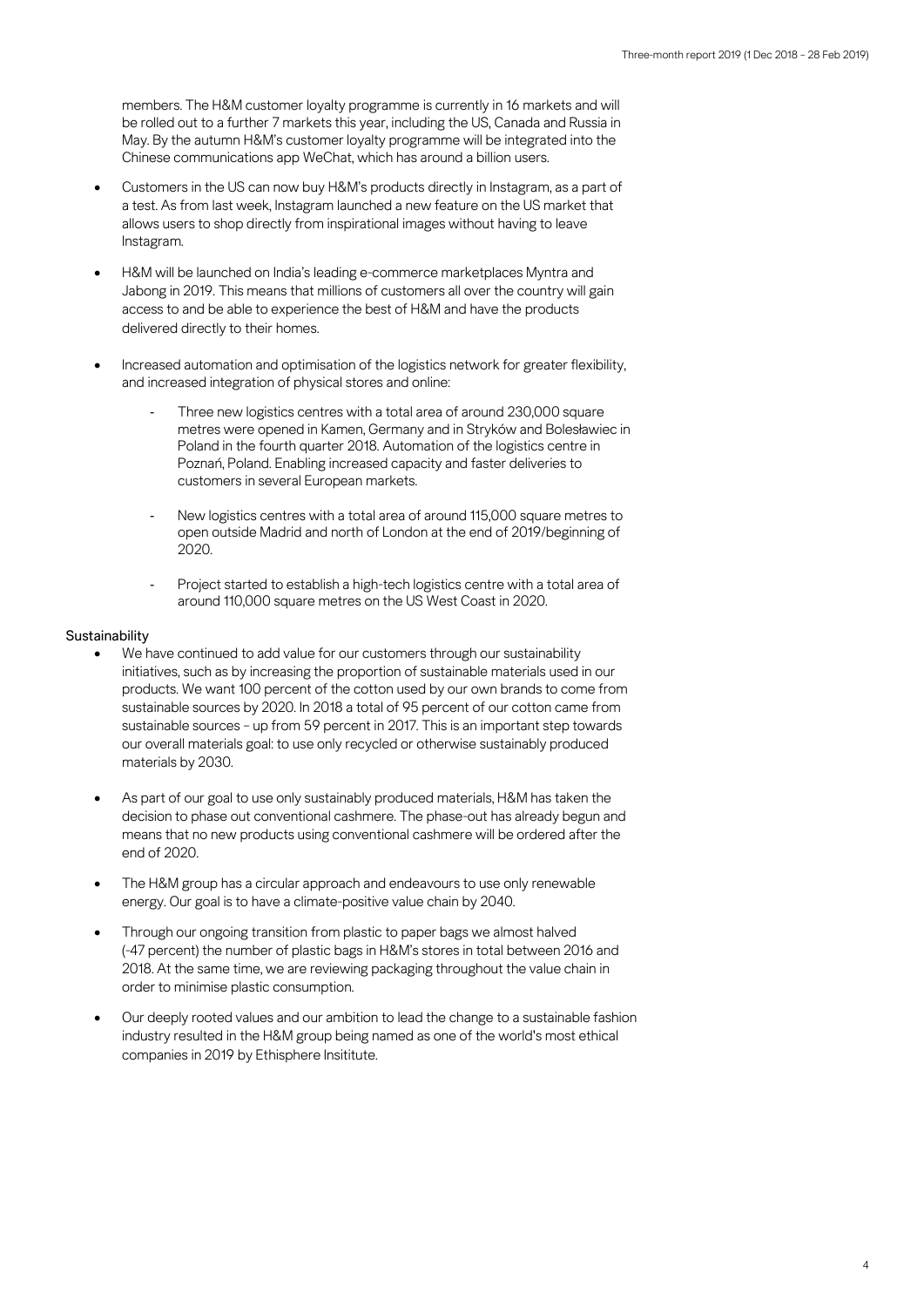#### Sales





COS

Net sales increased by 10 percent to SEK 51,015 m (46,181) in the first quarter. In local currencies sales increased by 4 percent. Adjusted for Germany, where online sales were affected by the online platform transition during the quarter, the group's total net sales increase was 6 percent in local currencies.

Online sales increased by 18 percent in SEK compared with the first quarter the previous year. In local currencies the increase was 10 percent. Adjusted for Germany the group's online sales increase was 34 percent in SEK and 27 percent in local currencies.

New Business increased sales by 22 percent in SEK and by 17 percent in local currencies.

|                       | Q1-2019          | $Q1 - 2018$      | Change in % |                | 28 Feb - 19 | Q1-2019        |
|-----------------------|------------------|------------------|-------------|----------------|-------------|----------------|
|                       | SEK <sub>m</sub> | SEK <sub>m</sub> | <b>SEK</b>  | Local          | Number of   | New stores     |
|                       | net sales        | net sales        |             | currency       | stores      | (net)          |
|                       |                  |                  |             |                |             |                |
| Germany               | 6,744            | 6,845            | $-1$        | $-7$           | 466         | $-2$           |
| <b>USA</b>            | 6,532            | 5,699            | 15          | $\overline{2}$ | 575         | $-3$           |
| <b>UK</b>             | 3,324            | 2,912            | 14          | 8              | 301         | $-3$           |
| France                | 2,825            | 2,600            | 9           | 3              | 238         |                |
| China                 | 2,712            | 2,201            | 23          | 16             | 535         | 5              |
| Sweden                | 2,004            | 1,801            | 11          | 11             | 176         |                |
| Italy                 | 1,874            | 1,713            | 9           | 4              | 178         | $-1$           |
| Spain                 | 1,867            | 1,661            | 12          | $\overline{7}$ | 170         | $-2$           |
| <b>Netherlands</b>    | 1,447            | 1,369            | 6           | $\mathcal{O}$  | 142         | $-2$           |
| Poland                | 1,327            | 1,124            | 18          | 15             | 186         | $\overline{0}$ |
|                       |                  |                  |             |                |             |                |
| Others*               | 20,359           | 18,256           | 12          | 6              | 1,991       | $-4$           |
| Total                 | 51,015           | 46,181           | 10          | 4              | 4,958       | $-10$          |
|                       |                  |                  |             |                |             |                |
| * Of which franchises | 1,456            | 1,339            | 9           | $-7$           | 255         | 0              |

#### Sales in top ten markets, first quarter

The difference between the sales increase in SEK and in local currencies is due to how the Swedish krona has developed against the overall basket of currencies in the group compared to the same period last year.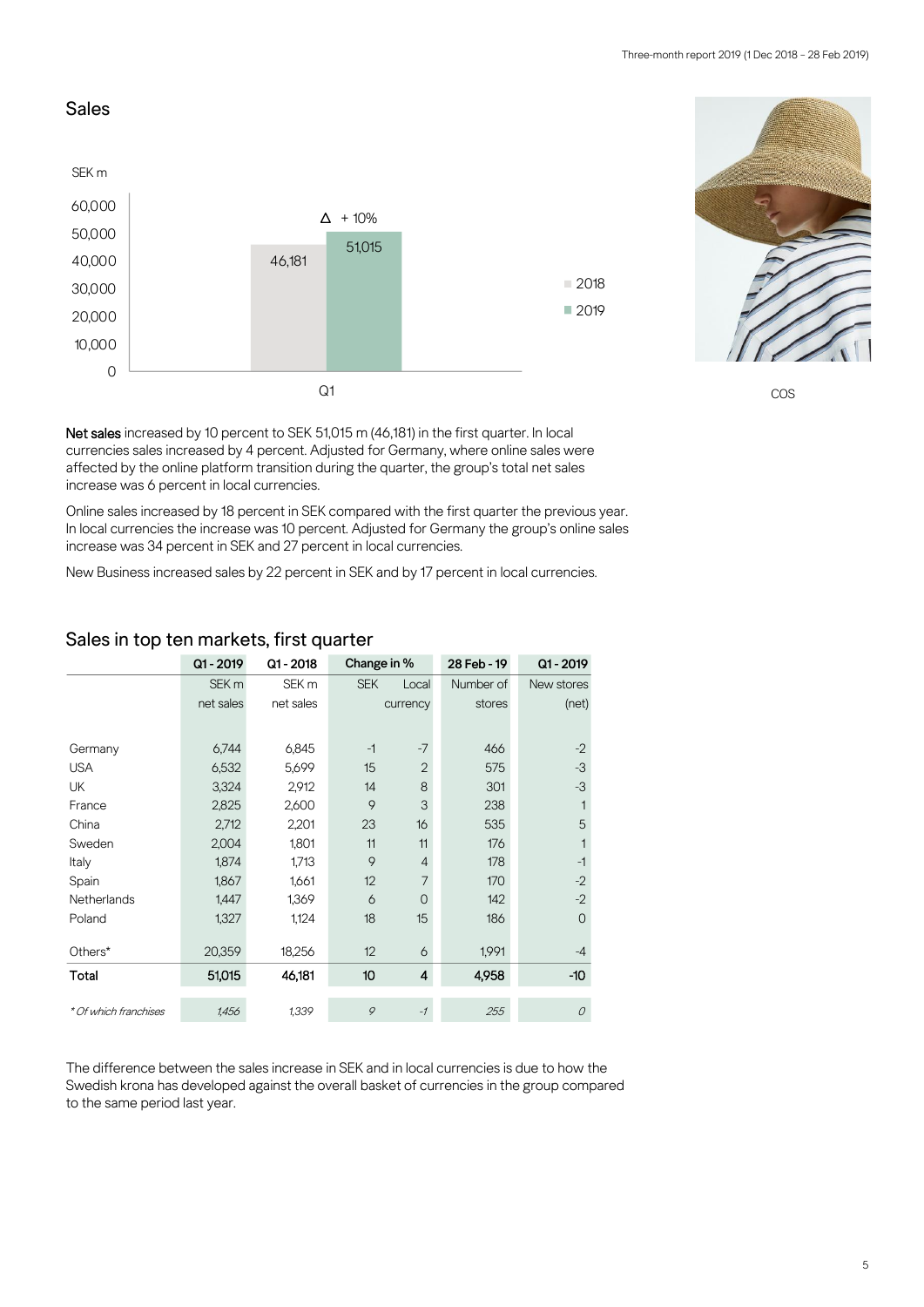## Gross profit and gross margin





H&M Home

Gross profit increased by 11 percent and amounted to SEK 25,526 m (23,040) in the first quarter, corresponding to a gross margin of 50.0 percent (49.9).

Markdowns in relation to sales decreased by around 1.5 percentage points in the first quarter of 2019 compared with the corresponding quarter in 2018.

The gross profit and gross margin are a result of many different factors, internal as well as external, and are mostly affected by the decisions that the H&M group takes in line with its strategy to always have the best customer offering in each individual market – based on the combination of fashion, quality, price and sustainability.

For the first quarter the external factors affecting the purchasing costs were slightly negative overall, while at same time the company continued to invest in an even stronger customer offering. In addition to this, the gross margin for the quarter was also affected by costs mainly related to the implementation of the new online platform in Germany and to secure upcoming transitions of logistics systems.

For purchases made for the second quarter 2019 the overall market situation as regards external factors is considered to gradually become more negative – mostly due to the fact that the US dollar has gradually strengthened against the group's basket of currencies – compared with the corresponding purchasing period the previous year.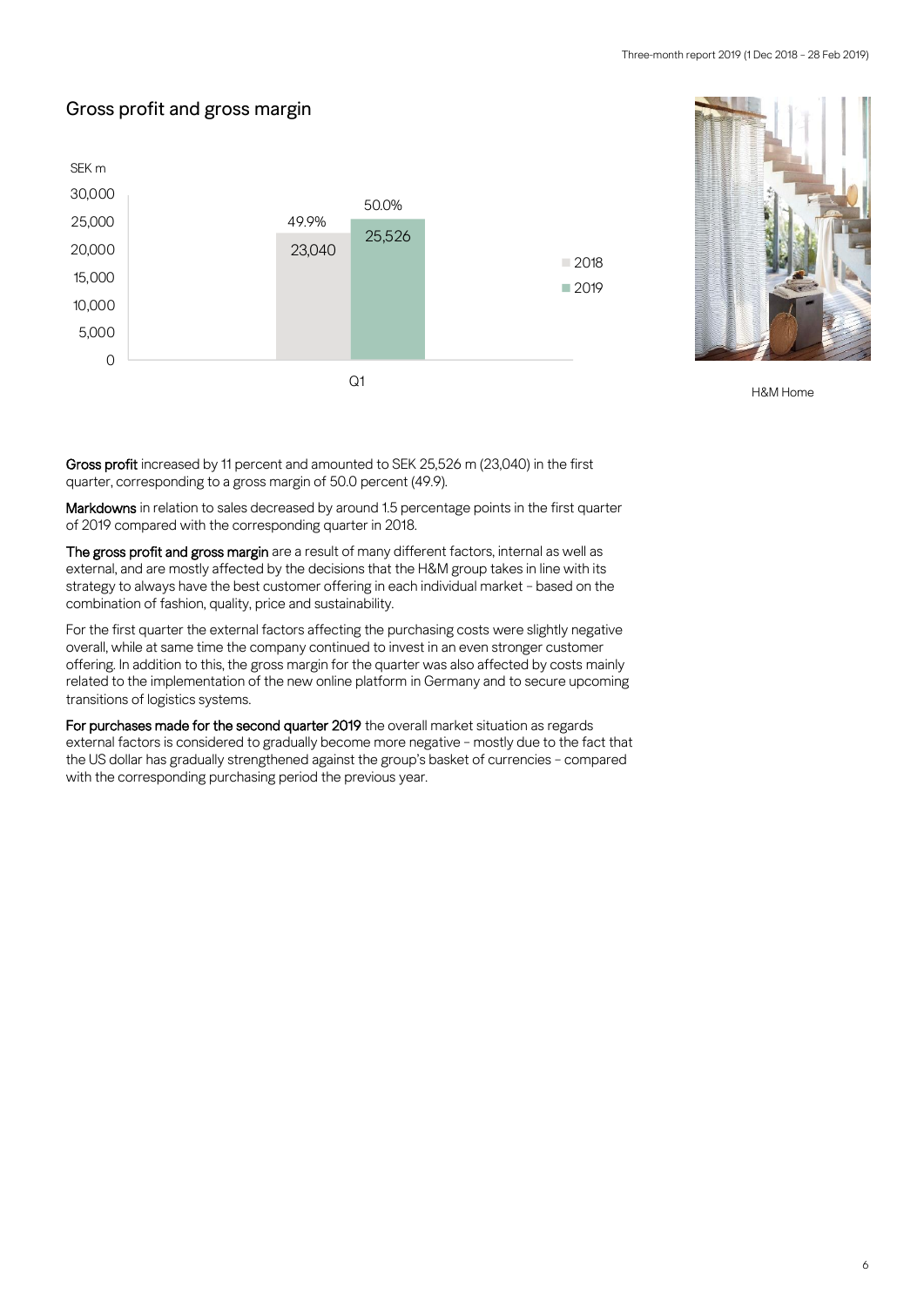#### Selling and administrative expenses





H&M Take Care

In the first quarter of 2019, selling and administrative expenses increased by 12 percent in SEK and by 7 percent in local currencies compared with the corresponding period the previous year. Cost control in the group remains good. Selling and administrative expenses in comparable stores increased marginally.

The cost increase in the quarter is mainly explained by store and online expansion, but also by the group's ongoing transformation work with investments in focus areas such as AI, tech, logistics and H&M's customer loyalty programme. In addition to this, continued costs related to already completed and upcoming transitions of logistics systems have affected selling and administrative expenses.



## Profit after financial items

Profit after financial items amounted to SEK 1,043 m (1,263) in the first quarter.

The group's ongoing transformation work contributed to continued positive sales development with more full-price sales, lower markdowns and increased market share in many markets. Earnings in the quarter were negatively affected by the replacement of the online platform in Germany, however, which had a substantial dampening effect on sales since sales activities in Germany were deliberately restrained to secure the transition. In addition to this, earnings were negatively affected by costs of around SEK 250 m associated mainly with replacement of the online platform in Germany as well as further costs of completed and upcoming transitions to new logistics systems.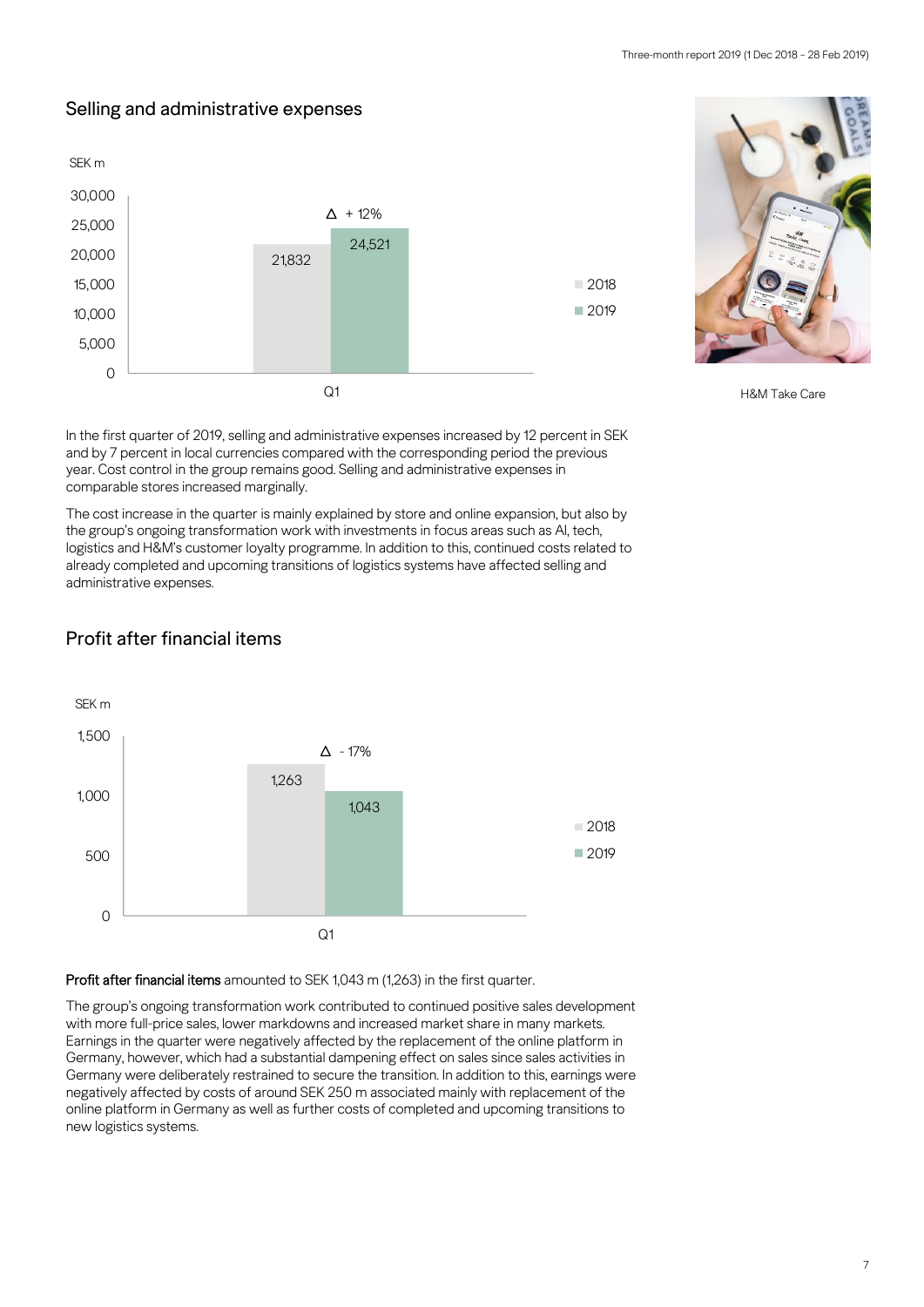#### Stock-in-trade

Currency adjusted the stock-in-trade increased by 5 percent. In SEK the book value of stock-intrade increased by 14 percent to SEK 39,968 m (34,959).

The composition of the stock-in-trade, by far the majority of which consists of new spring and summer garments, has improved further since the fourth quarter and the company therefore expects markdowns in relation to sales to continue to decrease in the second quarter compared with the corresponding quarter last year.

The book value of stock-in-trade in SEK represented 32.9 percent (32.3) of total assets and 18.6 percent (17.6) of sales for the rolling 12 months, which amounted to SEK 215,234 m.

#### Expansion

The global integration of stores and online continues. Work is continuing at full speed to roll out online globally to all existing H&M markets and to other markets as well. Today H&M online is in 47 markets. In 2019 the online expansion will continue, including into Mexico as well as into Egypt via franchise. In 2019 H&M will be launched on Myntra and Jabong, which are the largest e-commerce marketplaces in India.

H&M was very well received in Bosnia-Herzegovina at the opening of the first H&M store in Banja Luka on 21 March. New H&M store markets in 2019 will also be Belarus and via franchise Tunisia.

For the 2019 financial year around 335 new stores are planned to open, of which around 240 will be H&M stores. Around 95 of the year's store openings will be COS, & Other Stories, Monki, Weekday, ARKET and Afound stores. In 2019 three standalone H&M Home stores are planned to open. Of the new H&M stores that open in 2019, around 25 will have an H&M Home shop-inshop. The majority of the H&M store openings will be in markets outside of Europe and the US.

In total, approximately 160 store closures are planned within the group, which is part of the intensified store optimisation being carried out that also includes renegotiations, rebuilds and adjustment of store space to ensure that the store portfolio is the best fit for each market. The net addition of new stores will thus amount to approximately 175 for full-year 2019. In Europe more H&M stores will be closed than opened, resulting in around 50 fewer H&M stores at the end of the 2019 financial year compared with the end of 2018.

|                     | No. of markets  |              | Expansion                                                                                        |  |
|---------------------|-----------------|--------------|--------------------------------------------------------------------------------------------------|--|
|                     | 28 Feb - 2019   |              | 2019                                                                                             |  |
| <b>Brand</b>        | Store           | Online       | New markets                                                                                      |  |
| H&M                 | 71              | 47           | Store: Bosnia-Herzegovina*,<br>Belarus, Tunisia (franchise)<br>Online: Mexico, Egypt (franchise) |  |
| COS                 | 41              | 21           | Store: Iceland, Lithuania<br>Online: Norway                                                      |  |
| Monki               | 16              | 19           | Store: Iceland<br>Online: Norway*                                                                |  |
| Weekday             | 10 <sup>1</sup> | 18           | Store: Iceland, Luxembourg<br>Online: Norway*                                                    |  |
| & Other Stories     | 18              | 15           | Store: Luxembourg<br>Online: Norway                                                              |  |
| <b>ARKFT</b>        | 6               | 18           | Online: Norway*                                                                                  |  |
| Afound              | $\mathbf{1}$    | $\mathbf{1}$ |                                                                                                  |  |
| <b>H&amp;M HOME</b> | 50              | 40           | Online: Mexico                                                                                   |  |

\* Opened in March 2019



ARKET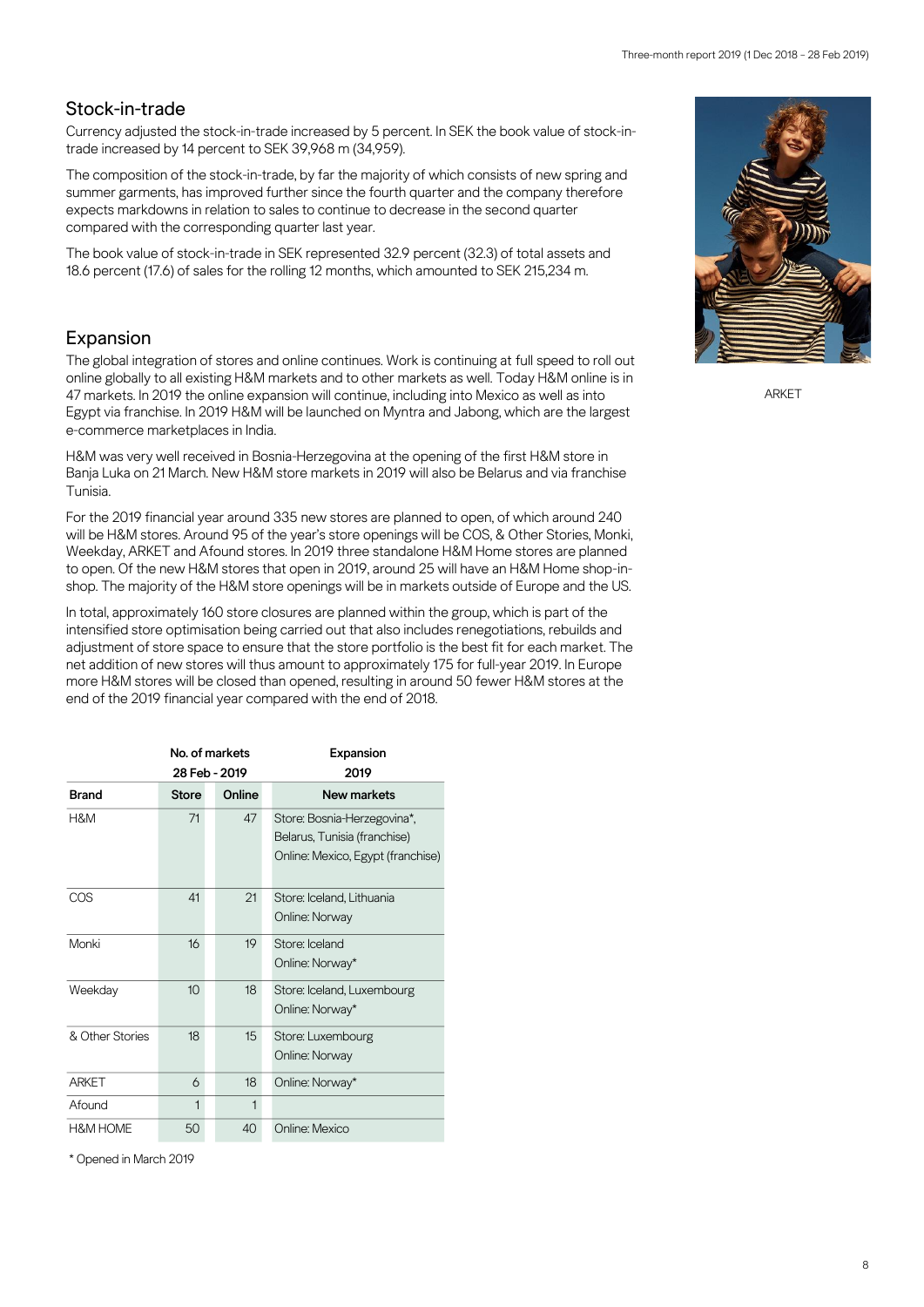#### Store count by brand

In the first quarter, excluding franchise, the group opened 26 (32) stores and closed 36 (34) stores, i.e. a net change of -10 (-2) stores. Via franchise partners 3 (6) new stores were opened and 3 (0) stores were closed. The group had 4,958 (4,743) stores as of 28 February 2019, of which 255 (225) were operated by franchise partners.

As previously communicated, Cheap Monday will be closed down in 2019. The H&M group's transformation work in response to the extensive changes within the fashion industry means that the company is prioritising and focusing on its core business. Cheap Monday's business model is based on traditional wholesale, which is a model that has faced major challenges due to the shift in the industry. The H&M group has therefore decided to close down Cheap Monday.

|                 | New Stores (net) | <b>Total No of stores</b> |               |
|-----------------|------------------|---------------------------|---------------|
| <b>Brand</b>    | Q1-2019          | 28 Feb - 2019             | 28 Feb - 2018 |
| H&M             | $-13$            | 4,420                     | 4,293         |
| <b>COS</b>      | $\overline{2}$   | 272                       | 231           |
| Monki           | 0                | 127                       | 118           |
| Weekday         | 0                | 38                        | 33            |
| & Other Stories | $-1$             | 69                        | 60            |
| Cheap Monday    | $-1$             | 0                         | 3             |
| <b>ARKET</b>    | $\overline{2}$   | 18                        | 5             |
| Afound          | 1                | 6                         | 0             |
| H&M HOME*       | 0                | 8                         | 0             |
| Total           | -10              | 4,958                     | 4,743         |

\* Concept stores, H&M HOME is included with 365 shop-in-shop in H&M stores.

#### Store count by region

|                       | <b>New Stores</b><br>(net) | <b>Total No of stores</b> |               |
|-----------------------|----------------------------|---------------------------|---------------|
| Region                | $Q1 - 2019$                | 28 Feb - 2019             | 28 Feb - 2018 |
| Europe & Africa       | $-14$                      | 3,055                     | 2,988         |
| Asia & Oceania        | 8                          | 1.159                     | 1,062         |
| North & South America | $-4$                       | 744                       | 693           |
| Total                 | $-10$                      | 4.958                     | 4.743         |

#### Tax

The H&M group's tax rate for the 2018/2019 financial year is expected to be approximately 22.0 – 23.0 percent. In the first, second and third quarters of 2019 a tax rate of 23.0 percent will be used to calculate tax expense on the result of each quarter. The outcome of the tax rate for the year depends on the results of the group's various companies and the corporate tax rates in each country.

#### Current quarter

Net sales in the period 1 March 2019 to 27 March 2019 increased by 7 percent in local currencies compared to the corresponding period the previous year.



Monki

9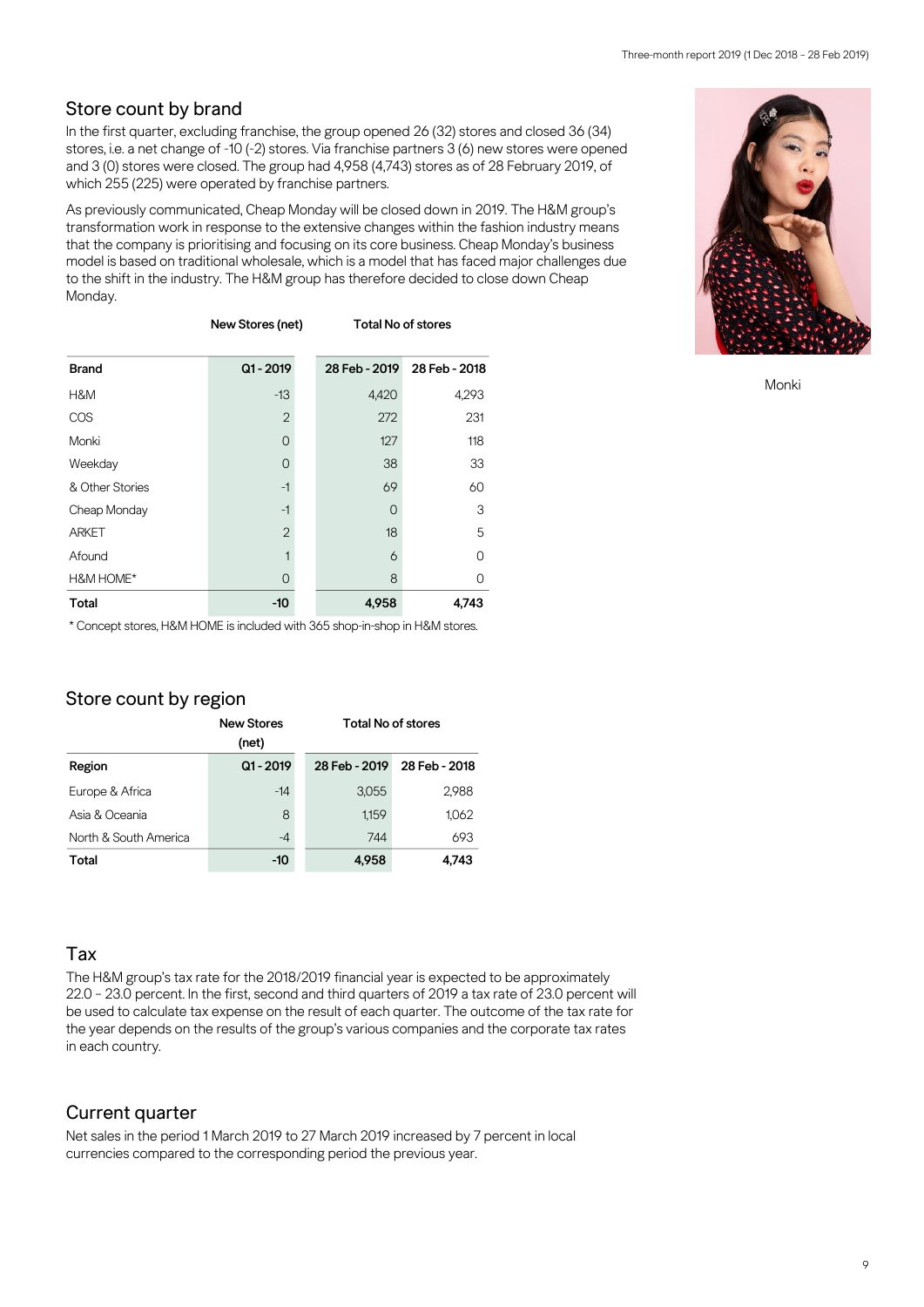#### Financing

As of 28 February 2019, the group had SEK 8,336 m (9,770) in loans from credit institutions with a term of up to 12 months, SEK 9,219 m (1,008) in loans from credit institutions with a term of between 12 months and three years, and SEK 2,110 m (0) in loans from credit institutions with a term of between three and five years.

In the first quarter of 2019 the H&M group carried out financing activities aimed at improving liquidity and increasing the average term. Cash and cash equivalents amounted to SEK 11,851 m (10,003) and the average term on loans to credit institutions amounted to 1.9 years (0.7). The H&M group's revolving credit facility (RCF) of EUR 700 m, which was agreed in 2017 and matures in 2024, has not yet been drawn down.

Net debt in relation to EBITDA amounted to 0.3.

The strong credit profile of the H&M group enables cost-effective financing. To increase financing flexibility and cost-effectiveness, the group continuously reviews opportunities to complement this with other sources of funding on the credit market.

#### Accounting principles

The group applies International Financial Reporting Standards (IFRS) as adopted by the EU. This report has been prepared according to IAS 34 Interim Financial Reporting as well as the Swedish Annual Accounts Act.

The accounting principles and calculation methods applied in this report are unchanged from those used in the preparation of the annual report and consolidated financial statements for 2018 which are described in Note 1 – Accounting principles, other than the application of IFRS 9 Financial Instruments and IFRS 15 Revenue from Contracts with Customers, which are being applied with effect from 1 December 2018. IFRS 9 and 15 and their effects on H&M are commented on below. A description of the H&M group's accounting principles as a result of the introduction of IFRS 9 and 15 can be found in the H&M group's annual report for 2018.

H & M Hennes & Mauritz AB's financial instruments consist of accounts receivable, other receivables, cash and cash equivalents, accounts payable, accrued trade payables, interestbearing securities and currency derivatives. Currency derivatives are measured at fair value based on input data corresponding to level 2 of IFRS 13. As of 28 February 2019, forward contracts with a positive market value amount to SEK 437 m (332), which is reported under other current receivables. Forward contracts with a negative market value amount to SEK 1,137 m (977), which is reported under other current liabilities. Other financial assets and liabilities have short terms. It is therefore judged that the fair values of these financial instruments are approximately equal to their book values.

The parent company applies the Swedish Annual Accounts Act and the Swedish Financial Reporting Board's recommendation RFR 2 Accounting for Legal Entities, which essentially involves applying IFRS. In accordance with RFR 2, the parent company does not apply IAS 39 to the measurement of financial instruments; nor does it capitalise development expenditure.

For definitions see the annual report and consolidated accounts for 2018.

## New accounting principles

- IFRS 9 Financial Instruments. This standard will be applied from the financial year beginning on 1 December 2018, when it will replace IAS 39 Financial Instruments: Recognition and Measurement. The standard is divided into three parts: classification and measurement, hedge accounting and impairment.

IFRS 9 requires financial assets to be classified in three different measurement categories: amortised cost, fair value through other comprehensive income or fair value through profit or loss. The asset is classified upon initial recognition, based on the characteristics of the asset and the company's business model. In the case of financial liabilities, there are no significant changes compared to IAS 39.

With effect from 1 December 2018 H&M is applying hedge accounting in accordance with IFRS 9. All the hedging relationships that existed upon transition to IFRS 9 qualified for continued hedge accounting, with no transitional effect. The group has not restated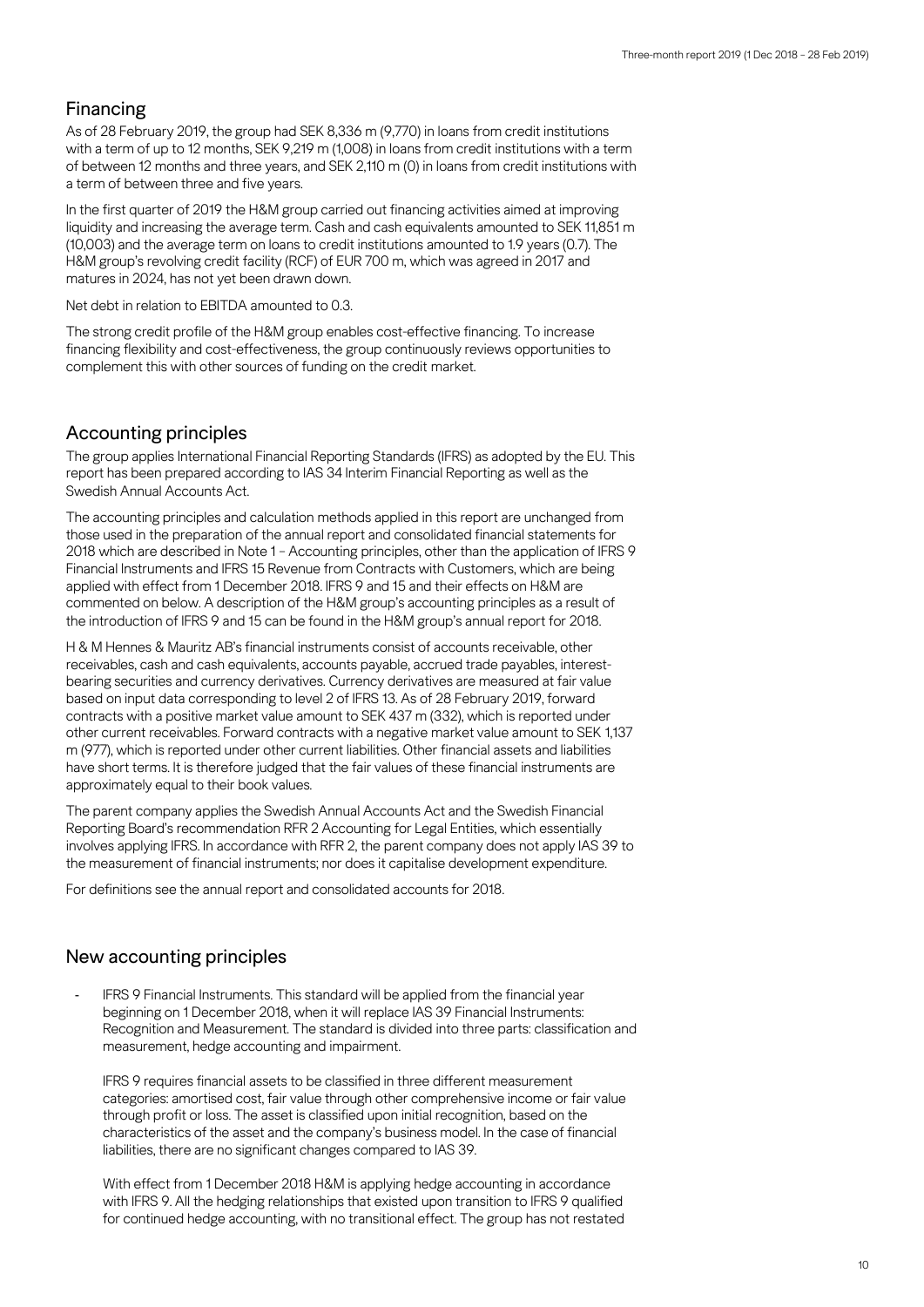the comparative year, which is reported according to IAS 39. Finally, new principles have been introduced regarding impairment of financial assets using a model based on expected losses. One of the aims of the new model is that provision for credit losses will be made at an earlier stage. For H&M, the measurement of doubtful receivables is not affected by the transition to any significant degree. Overall, the introduction of IFRS 9 has not had any significant effect on the consolidated accounts.

IFRS 15 Revenue from Contracts with Customers. In H&M's case this standard will be applied from the financial year beginning on 1 December 2018. The standard replaces all previously issued standards and interpretations dealing with revenue (i.e. IAS 11 Construction Contracts, IAS 18 Revenue, IFRIC 13 Customer Loyalty Programmes, IFRIC 15 Agreements for the Construction of Real Estate, IFRIC 18 Transfers of Assets from Customers and SIC-31 Revenue: Barter Transactions Involving Advertising Services).

IFRS 15 contains an overall model for reporting revenue arising from contracts with customers. Everything starts with an agreement between two parties concerning the sale of a good or service. Initially a customer agreement is to be identified, which generates an asset (rights, a promise that compensation will be received) and a liability (commitments, a promise to deliver goods/services) for the seller. Under the model the company then reports a revenue item and thereby demonstrates that the company is meeting a commitment to deliver promised goods or services to the customer, which in H&M's case mainly takes place at the same time. The revenue consists of the amount that the company expects to receive as payment for the goods or services delivered. To assess how the introduction of IFRS 15 impacts the group, a preliminary study of the company's revenue streams was conducted. The preliminary study shows that the group's income statement is not significantly affected by the introduction of IFRS 15. The only exception is that the group reports provisions for expected returns gross. The group has elected to use a prospective method of transition and consequently comparative figures have not been restated.

#### Future accounting principles

A number of new standards, revisions and interpretations of existing standards have been published but have not yet entered into force for the H&M group. Of these, only the standards below are expected to have any effect on the consolidated financial statements.

IFRS 16 Leases. This standard will be applied from the financial year beginning on 1 December 2019, when it will supersede IAS 17 Leases and its associated interpretations. The standard requires lessees to recognise assets and liabilities for all leases unless the lease term is 12 months or less or the underlying asset has a low value. The group has begun its evaluation of the new standard and expects it to result in recognition of significant assets and liabilities associated with the group's leases for premises. Since the standard will be applied for the first time in the 2019/2020 financial year, the judgement has been made that it is not yet possible to assess and calculate its effects on the figures with any certainty.

#### Risks and uncertainties

A number of factors may affect the H&M group's result and business. Many of these can be dealt with through internal routines, while certain others are affected more by external influences. There are risks and uncertainties for the H&M group related to the major shift within the industry, fashion, weather conditions, macroeconomic and geopolitical changes, sustainability issues, foreign currency, cyber-attacks, tax and different regulations but also in connection with expansion into new markets, the launch of new concepts and how the brand is managed.

For a more detailed description of risks and uncertainties, refer to the administration report and to note 2 in the annual report and consolidated accounts for 2018.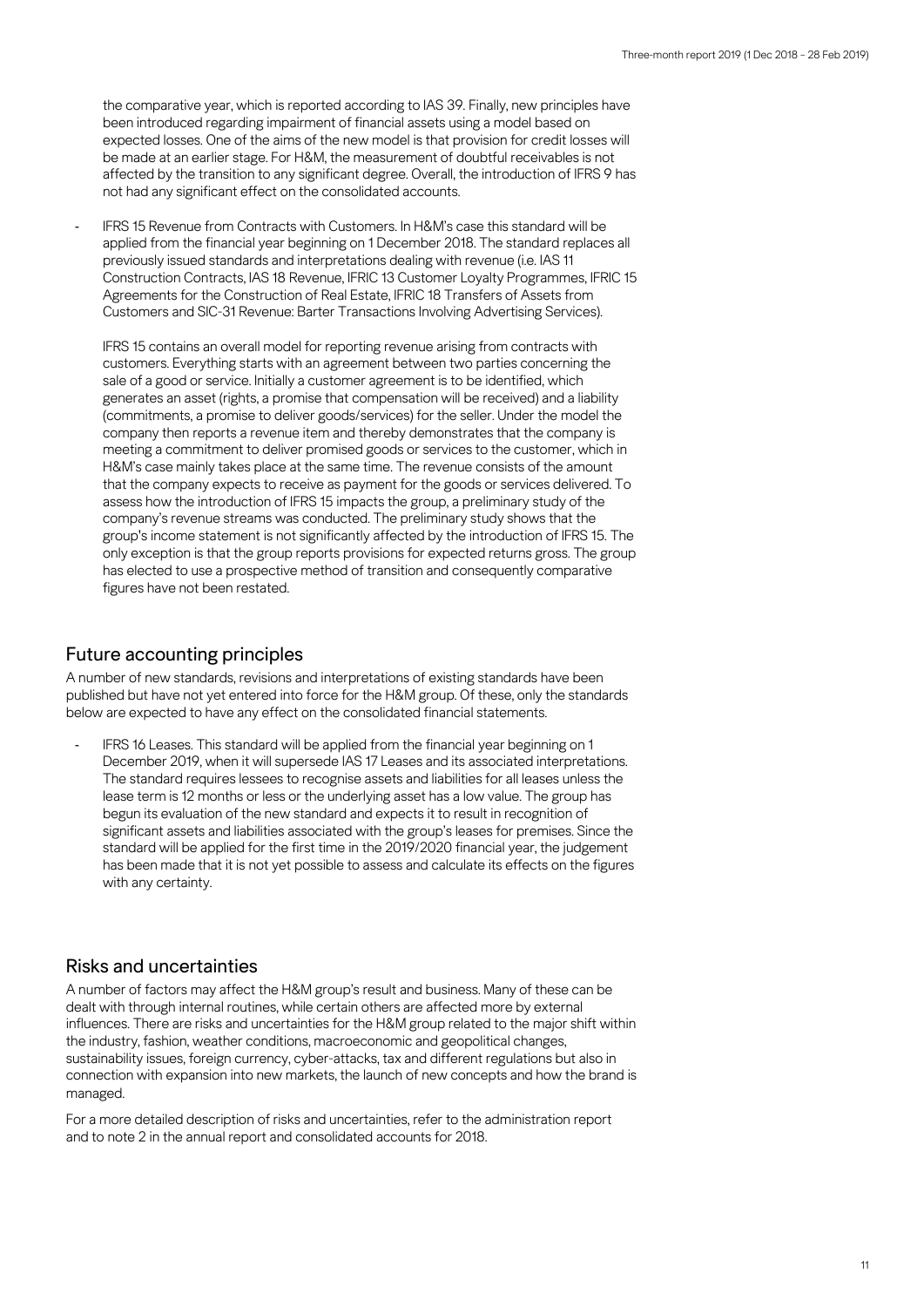## Calendar

| 7 May 2019        | Annual general meeting                                           |
|-------------------|------------------------------------------------------------------|
| 17 June 2019      | Sales development in second quarter, 1 Mar 2019 - 31 May<br>2019 |
| 27 June 2019      | Six-month report, 1 Dec 2018 - 31 May 2019                       |
| 16 September 2019 | Sales development in third quarter, 1 Jun 2019 - 31 Aug 2019     |
| 3 October 2019    | Nine-month report, 1 Dec 2018 - 31 Aug 2019                      |

This three-month report has not been audited by the company's auditors.

Stockholm, 28 March 2019 Board of Directors

#### Telephone conference in conjunction with the three-month report

In conjunction with the release of the three-month report on 29 March 2019, a telephone conference for the financial market and media will be held in English at 09:00 CET hosted by CEO Karl-Johan Persson, CFO Jyrki Tervonen and Head of IR Nils Vinge.

For login details please register at:

<http://emea.directeventreg.com/registration/6756665>

For interview requests with CEO Karl-Johan Persson and Head of IR Nils Vinge please contact:

Kristina Stenvinkel, Communications Director Phone +46 8 796 39 08 Email: stenvinkel@hm.com

#### **Contact**

| Nils Vinge, Head of IR  | +46 8 796 52 50               |
|-------------------------|-------------------------------|
| Karl-Johan Persson, CEO | +46 8 796 55 00 (switchboard) |
| Jyrki Tervonen, CFO     | +46 8 796 55 00 (switchboard) |

H & M Hennes & Mauritz AB (publ)

SE-106 38 Stockholm

Phone: +46-8-796 55 00, fax: +46-8-24 80 78, e-mail: [info@hm.com](mailto:info@hm.com)

Registered office: Stockholm, Reg. No. 556042-7220

Information in this interim report is that which H & M Hennes & Mauritz AB (publ) is required to disclose under the EU Market Abuse Regulation (596/2014/EU). The information was submitted for publication by the abovementioned persons at 08:00 (CET) on 29 March 2019. This interim report and other information about the H&M group, is available at about.hm.com.

*H & M Hennes & Mauritz AB (publ) was founded in Sweden in 1947 and is quoted on Nasdaq Stockholm. H&M's business idea is to offer fashion and quality at the best price in a sustainable way. In addition to H&M, the group includes the brands COS, Monki, Weekday, Cheap Monday, & Other Stories, H&M HOME and ARKET as well as Afound. The H&M group has 47 online markets and more than 4,900 stores in 72 markets including franchise markets. In 2018, net sales were SEK 210 billion. The number of employees amounts to more than 177,000. For further information, visit about.hm.com.*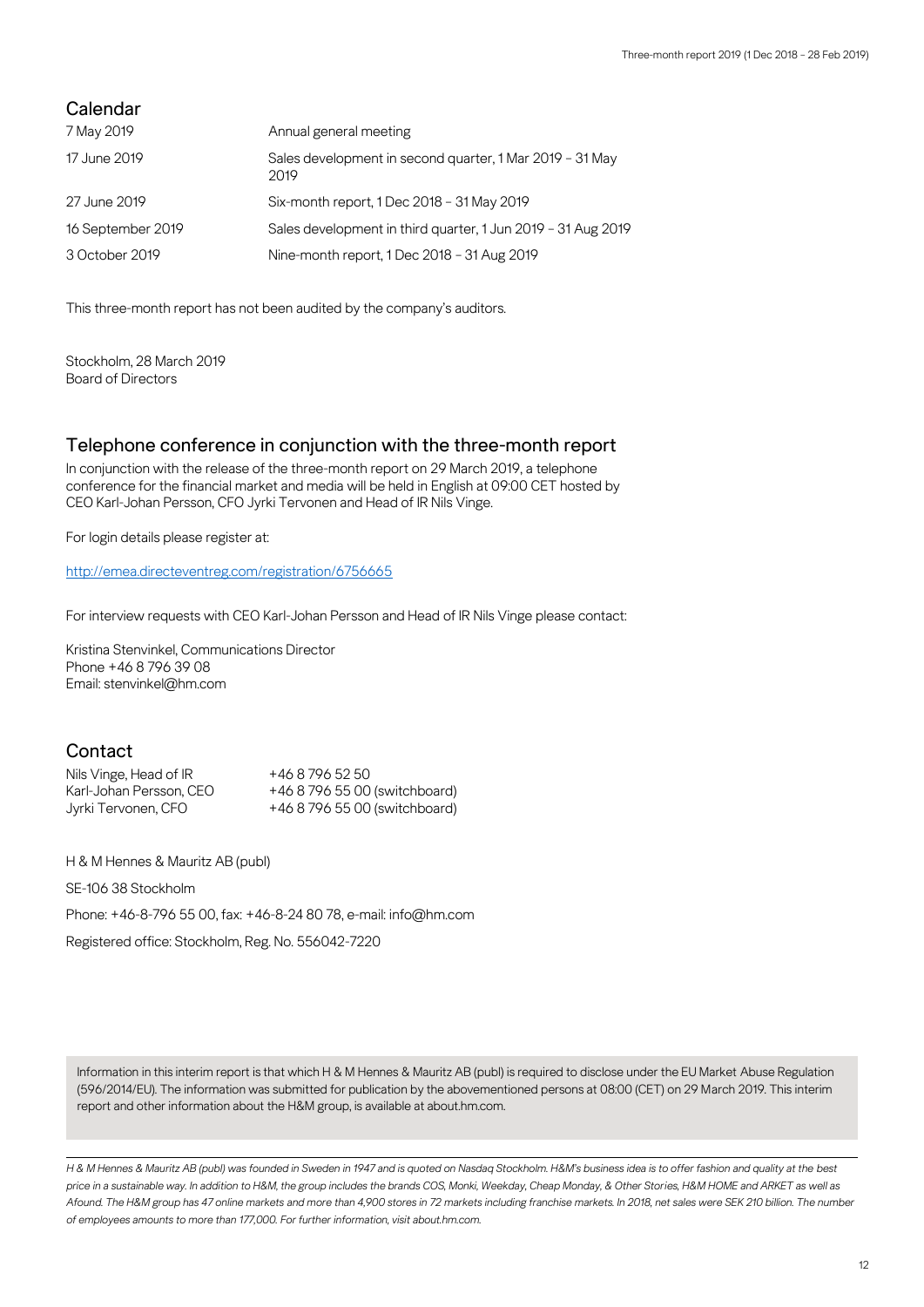#### **GROUP INCOME STATEMENT IN SUMMARY (SEK m)**

|                                     | Q1        | Q1        | 1 Dec 2017- |
|-------------------------------------|-----------|-----------|-------------|
|                                     | 2019      | 2018      | 30 Nov 2018 |
| Net sales                           | 51,015    | 46,181    | 210,400     |
| Cost of goods sold                  | $-25,489$ | $-23,141$ | $-99,513$   |
| <b>GROSS PROFIT</b>                 | 25,526    | 23,040    | 110,887     |
| Gross margin, %                     | 50.0      | 49.9      | 52.7        |
| Selling expenses                    | $-22,423$ | $-19,976$ | $-87,512$   |
| Administrative expenses             | $-2,098$  | $-1,856$  | $-7,882$    |
| <b>OPERATING PROFIT</b>             | 1,005     | 1,208     | 15,493      |
| Operating margin, %                 | 2.0       | 2.6       | 7.4         |
| Net financial items                 | 38        | 55        | 146         |
| <b>PROFIT AFTER FINANCIAL ITEMS</b> | 1,043     | 1,263     | 15,639      |
| Tax                                 | $-240$    | 109       | $-2,987$    |
| <b>PROFIT FOR THE PERIOD</b>        | 803       | $1,372*$  | 12,652      |

\* Profit after tax in Q1 2018 was affected by a one-off positive tax income of SEK 399 m as a result of the US tax reform (Tax Cuts & Jobs Act).

All profit for the year is attributable to the shareholders of the parent company H & M Hennes & Mauritz AB.

| Earnings per share, SEK**        | 0.49      | 0.83      | 7.64      |
|----------------------------------|-----------|-----------|-----------|
| Number of shares, thousands**    | 1,655,072 | 1.655.072 | 1,655,072 |
| Depreciation, total              | 2,677     | 2.279     | 9,671     |
| of which cost of goods sold      | 171       | 151       | 558       |
| of which selling expenses        | 2.355     | 1.984     | 8.566     |
| of which administrative expenses | 151       | 144       | 547       |
|                                  |           |           |           |

\*\* Before and after dilution.

#### **CONSOLIDATED STATEMENT OF COMPREHENSIVE INCOME (SEK m)**

|                                                         | Q1<br>2019 | Q1<br>2018 | 1 Dec 2017-<br>30 Nov 2018 |
|---------------------------------------------------------|------------|------------|----------------------------|
| PROFIT FOR THE PERIOD                                   | 803        | 1,372      | 12,652                     |
| Other comprehensive income                              |            |            |                            |
| Items that are or may be reclassified to profit or loss |            |            |                            |
| Translation differences                                 | 1,272      | 606        | 1,895                      |
| Change in hedging reserves                              | $-752$     | 38         | 535                        |
| Tax attributable to change in hedging reserves          | 173        | $-9$       | $-123$                     |
| Items that will not be reclassified to profit or loss   |            |            |                            |
| Remeasurement of defined benefit pension plans          |            |            | 14                         |
| Tax related to the above remeasurement                  |            |            | -3                         |
| <b>OTHER COMPREHENSIVE INCOME</b>                       | 693        | 635        | 2,318                      |
| TOTAL COMPREHENSIVE INCOME FOR THE PERIOD               | 1,496      | 2,007      | 14,970                     |

All comprehensive income is attributable to the shareholders of the parent company H & M Hennes & Mauritz AB.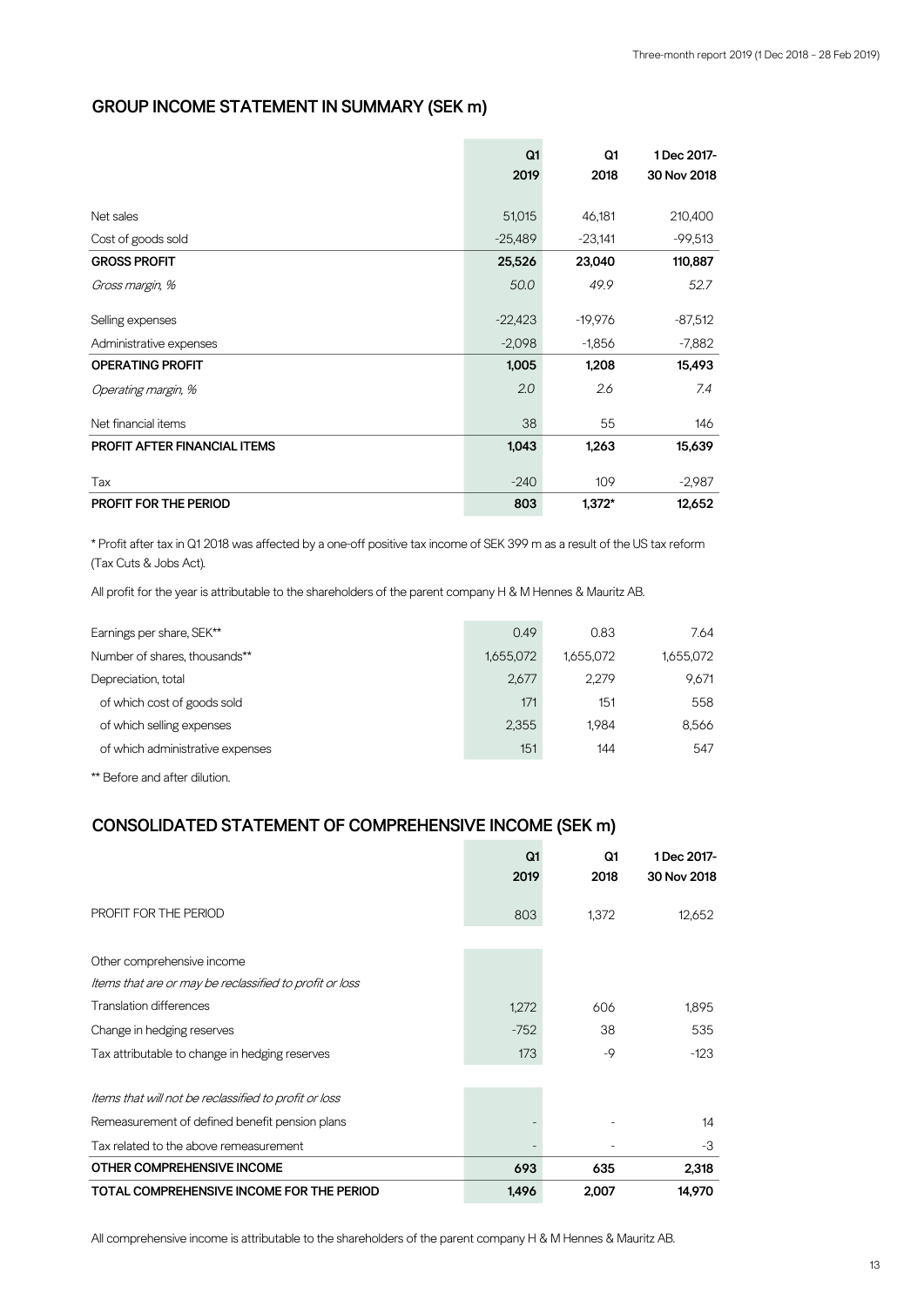#### **GROUP BALANCE SHEET IN SUMMARY (SEK m)**

| <b>ASSETS</b>                       | 28 Feb - 2019 | 28 Feb - 2018 | 30 Nov 2018 |
|-------------------------------------|---------------|---------------|-------------|
| <b>Fixed assets</b>                 |               |               |             |
| Intangible fixed assets             | 10,059        | 7,482         | 9,618       |
| Property, plant and equipment       | 42,757        | 39,570        | 42,439      |
| Financial fixed assets              | 485           | 257           | 478         |
| Other fixed assets                  | 4,330         | 3,378         | 4,679       |
|                                     | 57,631        | 50,687        | 57,214      |
| <b>Current assets</b>               |               |               |             |
| Stock-in-trade                      | 39,968        | 34,959        | 37,721      |
| Current receivables                 | 12,076        | 12,646        | 12,265      |
| Cash and cash equivalents           | 11,851        | 10,003        | 11,590      |
|                                     | 63,895        | 57,608        | 61,576      |
|                                     |               |               |             |
| <b>TOTAL ASSETS</b>                 | 121,526       | 108,295       | 118,790     |
|                                     |               |               |             |
| <b>EQUITY AND LIABILITIES</b>       |               |               |             |
| Equity                              | 60,042        | 61,720        | 58,546      |
| Long-term liabilities*              | 16,572        | 6,713         | 16,025      |
| Current liabilities**               | 44,912        | 39,862        | 44,219      |
|                                     |               |               |             |
| <b>TOTAL EQUITY AND LIABILITIES</b> | 121,526       | 108,295       | 118,790     |

\* Interest-bearing long-term liabilities amounts to SEK 12,090 m (1,818).

\*\* Interest-bearing current liabilities amounts to SEK 8,472 m (9,898).

## **CHANGE IN GROUP EQUITY IN SUMMARY (SEK m)**

|                                                     | 28 Feb - 2019 | 28 Feb - 2018 | 30 Nov 2018 |
|-----------------------------------------------------|---------------|---------------|-------------|
| Shareholders' equity at the beginning of the period | 58.546        | 59.713        | 59,713      |
| Total comprehensive income for the period           | 1.496         | 2.007         | 14.970      |
| Dividend                                            |               |               | $-16.137$   |
| Shareholders' equity at the end of the period       | 60.042        | 61.720        | 58.546      |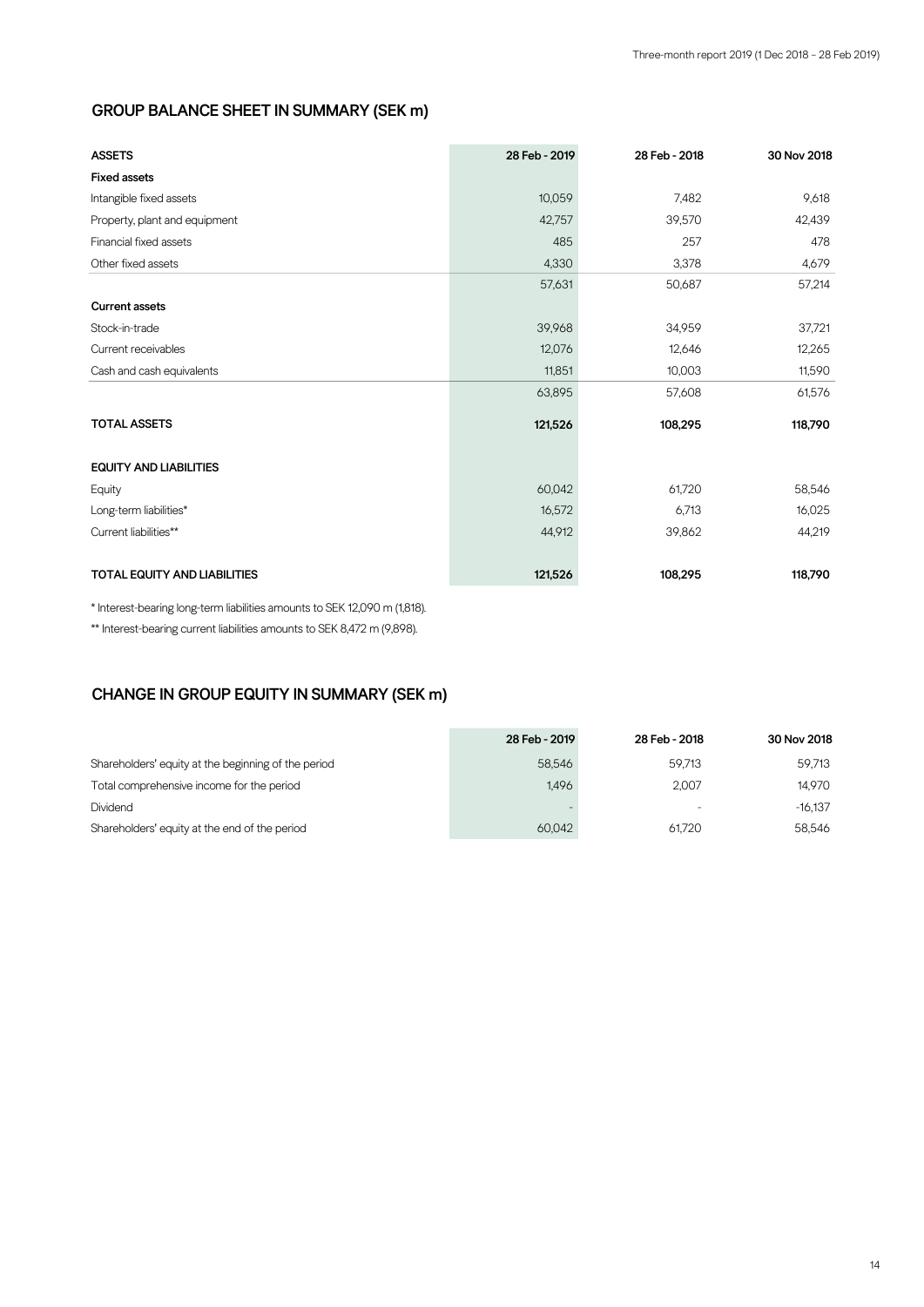## **GROUP CASH FLOW STATEMENT (SEK m)**

|                                                                                | Q1-2019    | $Q1 - 2018$ |
|--------------------------------------------------------------------------------|------------|-------------|
| <b>Current operations</b>                                                      |            |             |
| Profit after financial items*                                                  | 1,043      | 1,263       |
|                                                                                | 12         | 11          |
| - Provisions for pensions                                                      |            |             |
| - Depreciation                                                                 | 2,677      | 2,279       |
| - Tax paid                                                                     | $-514$     | 257         |
| - Other<br>Cash flow from current operations before changes in working capital | 8<br>3,226 | -6<br>3,804 |
|                                                                                |            |             |
| Cash flow from changes in working capital                                      |            |             |
| Current receivables                                                            | 879        | $-807$      |
| Stock-in-trade                                                                 | $-1,745$   | $-1,037$    |
| Current liabilities                                                            | $-528$     | $-653$      |
| <b>CASH FLOW FROM CURRENT OPERATIONS</b>                                       | 1,832      | 1,307       |
| Investing activities                                                           |            |             |
| Investment in intangible fixed assets                                          | $-715$     | $-615$      |
| Investment in tangible fixed assets                                            | $-1,663$   | $-1,493$    |
| Other investments                                                              | $-19$      | $-101$      |
| CASH FLOW FROM INVESTING ACTIVITIES                                            | $-2,397$   | $-2,209$    |
| <b>Financial activities</b>                                                    |            |             |
| Change in interest-bearing liabilities                                         | 306        | 1,003       |
| <b>CASH FLOW FROM FINANCIAL ACTIVITIES</b>                                     | 306        | 1,003       |
| CASH FLOW FOR THE PERIOD                                                       | $-259$     | 101         |
| Cash and cash equivalents at beginning of the financial year                   | 11,590     | 9,718       |
| Cash flow for the period                                                       | $-259$     | 101         |
| Exchange rate effect                                                           | 520        | 184         |
| Cash and cash equivalents at end of the period**                               | 11,851     | 10,003      |

\* Interest paid for the group amounts to SEK 44 m (15).

\*\* Cash and cash equivalents and short-term investments at the end of the period amounted to SEK 11,851 m (10,003).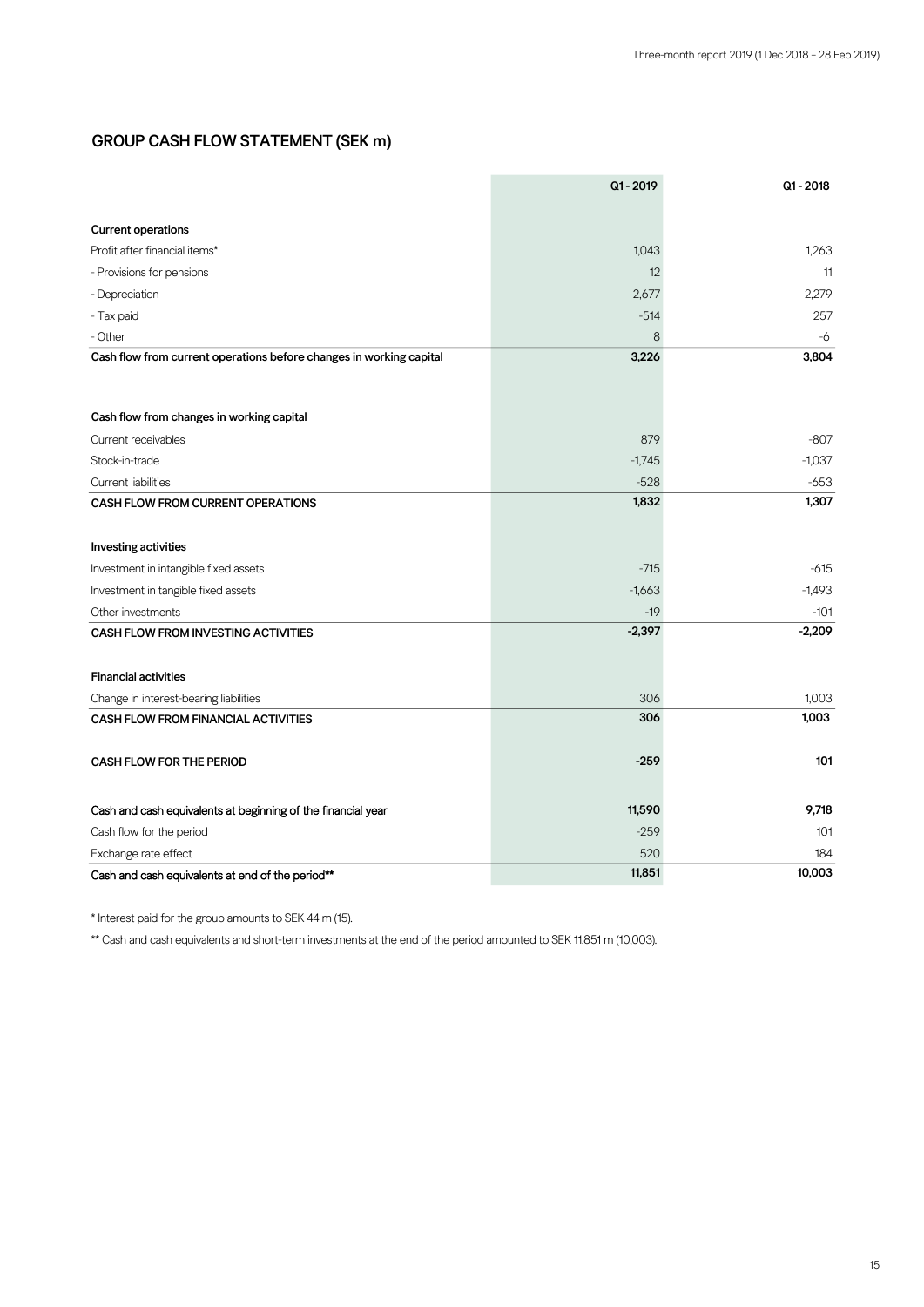#### **FIVE YEAR SUMMARY**

## **Q1, 1 December - 28 February**

|                                                             | 2015      | 2016      | 2017           | 2018      | 2019           |
|-------------------------------------------------------------|-----------|-----------|----------------|-----------|----------------|
| Net sales, SEK m                                            | 40,276    | 43,691    | 46,985         | 46,181    | 51,015         |
| Change net sales from previous year in SEK, %               | 25        | 8         | 8              | $-2$      | 10             |
| Change net sales previous year in local currencies, %       | 15        | 9         | $\overline{4}$ | 0         | $\overline{4}$ |
| Operating profit, SEK m                                     | 4,637     | 3,270     | 3,159          | 1,208     | 1,005          |
| Operating margin, %                                         | 11.5      | 7.5       | 6.7            | 2.6       | 2.0            |
| Depreciations for the period, SEK m                         | 1,556     | 1,819     | 2,106          | 2,279     | 2,677          |
| Profit after financial items, SEK m                         | 4,723     | 3,327     | 3,212          | 1,263     | 1,043          |
| Profit after tax, SEK m                                     | 3,613     | 2,545     | 2,457          | 1,372     | 803            |
| Cash and cash equivalents and short-term investments, SEK m | 20,026    | 14,571    | 8,437          | 10,003    | 11,851         |
| Stock-in-trade, SEK m                                       | 20,266    | 25,153    | 32,692         | 34,959    | 39,968         |
| Equity, SEK m                                               | 56,933    | 59,401    | 63,395         | 61,720    | 60,042         |
| Number of shares, thousands*                                | 1,655,072 | 1,655,072 | 1,655,072      | 1,655,072 | 1,655,072      |
| Earnings per share, SEK*                                    | 2.18      | 1.54      | 1.48           | 0.83      | 0.49           |
| Equity per share, SEK*                                      | 34.40     | 35.89     | 38.30          | 37.29     | 36.28          |
| Cash flow from current operations                           |           |           |                |           |                |
| per share, SEK*                                             | 2.98      | 2.61      | 1.43           | 0.79      | 1.11           |
| Share of risk-bearing capital, %                            | 73.0      | 72.1      | 69.9           | 61.5      | 53.1           |
| Equity/assets ratio, %                                      | 68.9      | 67.2      | 64.8           | 57.0      | 49.4           |
| Total number of stores                                      | 3,551     | 3,970     | 4,393          | 4,743     | 4,958          |
| Rolling twelve months                                       |           |           |                |           |                |
| Earnings per share, SEK*                                    | 12.65     | 11.98     | 11.21          | 9.12      | 7.30           |
| Return on equity, %                                         | 40.1      | 34.1      | 30.2           | 24.1      | 19.8           |
| Return on capital employed, %                               | 51.5      | 44.1      | 38.2           | 27.2      | 20.3           |

\* Before and after dilution.

For definitions of key figures see the annual report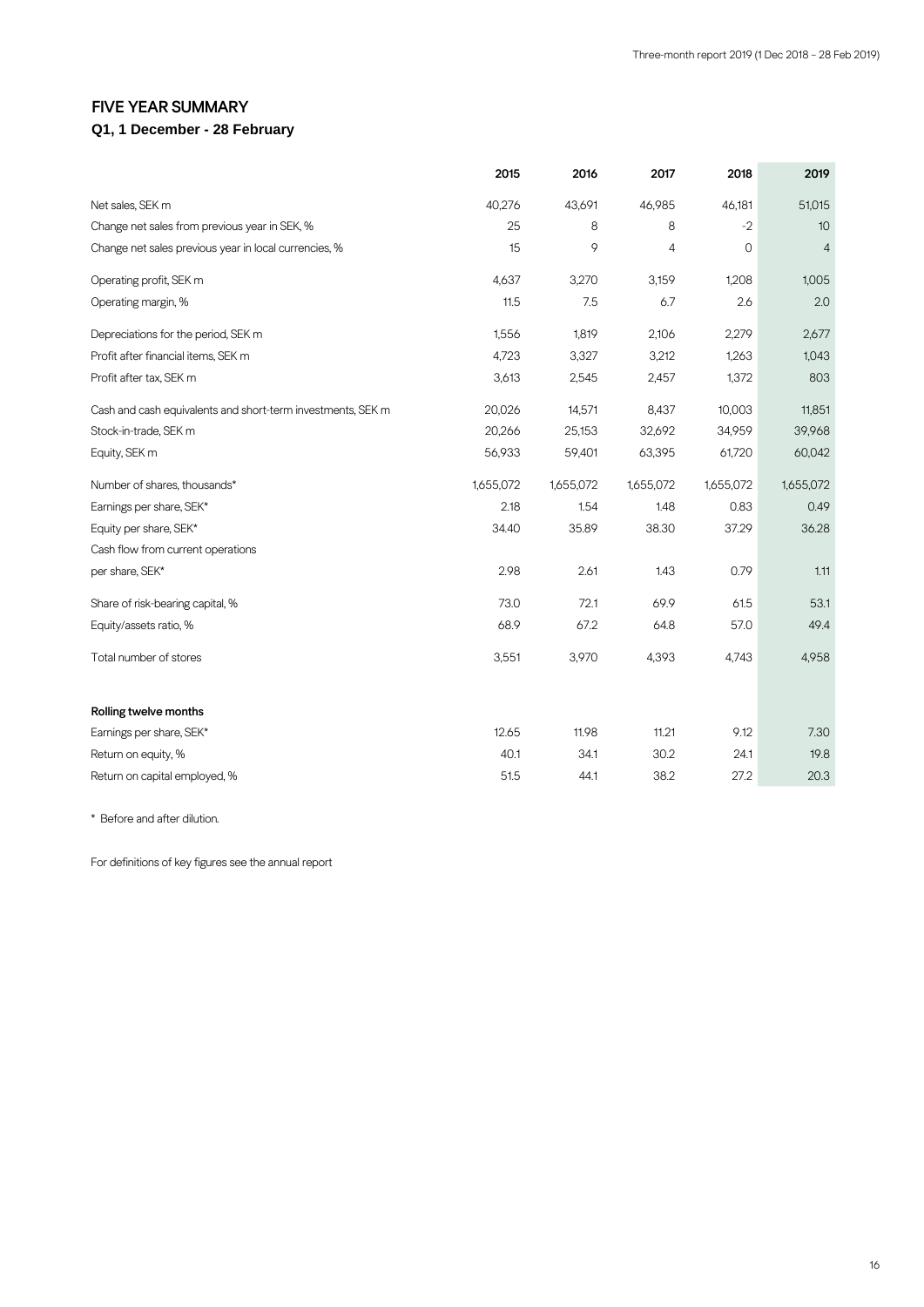#### **SEGMENT REPORTING (SEK m)**

|                             | Q1-2019   | $Q1 - 2018$ |
|-----------------------------|-----------|-------------|
|                             |           |             |
| Asia and Oceania            |           |             |
| External net sales          | 8,351     | 7,112       |
| Operating profit            | 235       | $-120$      |
| Operating margin, %         | 2.8       | $-1.7$      |
| Europe and Africa*          |           |             |
| External net sales          | 33,162    | 31,041      |
| Operating profit            | $-1,081$  | $-2,035$    |
| Operating margin, %         | $-3.3$    | $-6.6$      |
| North and South America     |           |             |
| External net sales          | 9,502     | 8,028       |
| Operating profit            | 50        | $-272$      |
| Operating margin, %         | 0.5       | $-3.4$      |
| <b>Group Functions</b>      |           |             |
| Net sales to other segments | 19,846    | 16,400      |
| Operating profit            | 1,801     | 3,635       |
| <b>Eliminations</b>         |           |             |
| Net sales to other segments | $-19,846$ | $-16,400$   |
| Total                       |           |             |
| External net sales          | 51,015    | 46,181      |
| Operating profit            | 1,005     | 1,208       |
| Operating margin, %         | 2.0       | 2.6         |

\* South Africa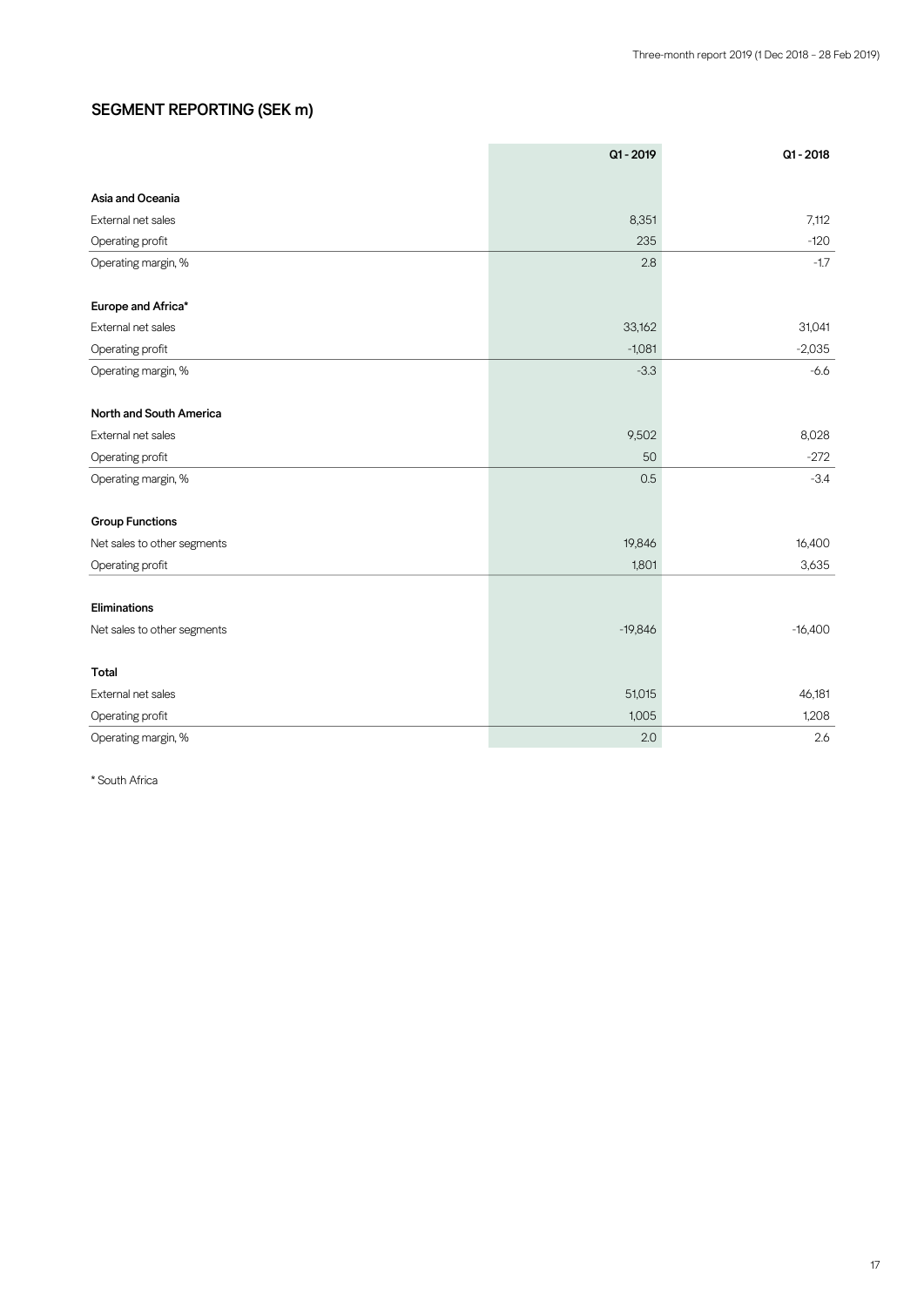## **PARENT COMPANY INCOME STATEMENT IN SUMMARY (SEK m)**

|                                     | Q <sub>1</sub> | Q1     | 1 Dec 2017- |
|-------------------------------------|----------------|--------|-------------|
|                                     | 2019           | 2018   | 30 Nov 2018 |
| External net sales                  | $\overline{7}$ | 5      | 22          |
| Internal net sales*                 | 1,040          | 999    | 4,262       |
| <b>GROSS PROFIT</b>                 | 1,047          | 1,004  | 4,284       |
| Administrative expenses             | $-40$          | -42    | $-156$      |
| <b>OPERATING PROFIT</b>             | 1,007          | 962    | 4,128       |
| Net financial items**               | $-21$          | 76     | 13,846      |
| <b>PROFIT AFTER FINANCIAL ITEMS</b> | 986            | 1,038  | 17,974      |
| Year-end appropriations             |                |        | $-1,164$    |
| Tax                                 | $-216$         | $-217$ | -673        |
| <b>PROFIT FOR THE PERIOD</b>        | 770            | 821    | 16,137      |

\* Internal sales in the quarter consists of royalty of SEK 1,035 m (997) and other SEK 5 m (2) received from group companies.

\*\* Dividend income from subsidiaries in the quarter consists of SEK 2 m (50).

## **PARENT COMPANY STATEMENT OF COMPREHENSIVE INCOME (SEK m)**

|                                                                         | Q1   | Q1   | 1 Dec 2017- |
|-------------------------------------------------------------------------|------|------|-------------|
|                                                                         | 2019 | 2018 | 30 Nov 2018 |
|                                                                         |      |      |             |
| PROFIT FOR THE PERIOD                                                   | 770  | 821  | 16,137      |
|                                                                         |      |      |             |
| Other comprehensive income                                              |      |      |             |
|                                                                         |      |      |             |
| Items that have not been and will not be reclassified to profit or loss |      |      |             |
| Remeasurement of defined benefit pension plans                          |      |      | $-9$        |
| Tax related to the above remeasurement                                  |      |      | 2           |
| OTHER COMPREHENSIVE INCOME                                              |      |      | $-7$        |
| TOTAL COMPREHENSIVE INCOME FOR THE PERIOD                               | 770  | 821  | 16.130      |